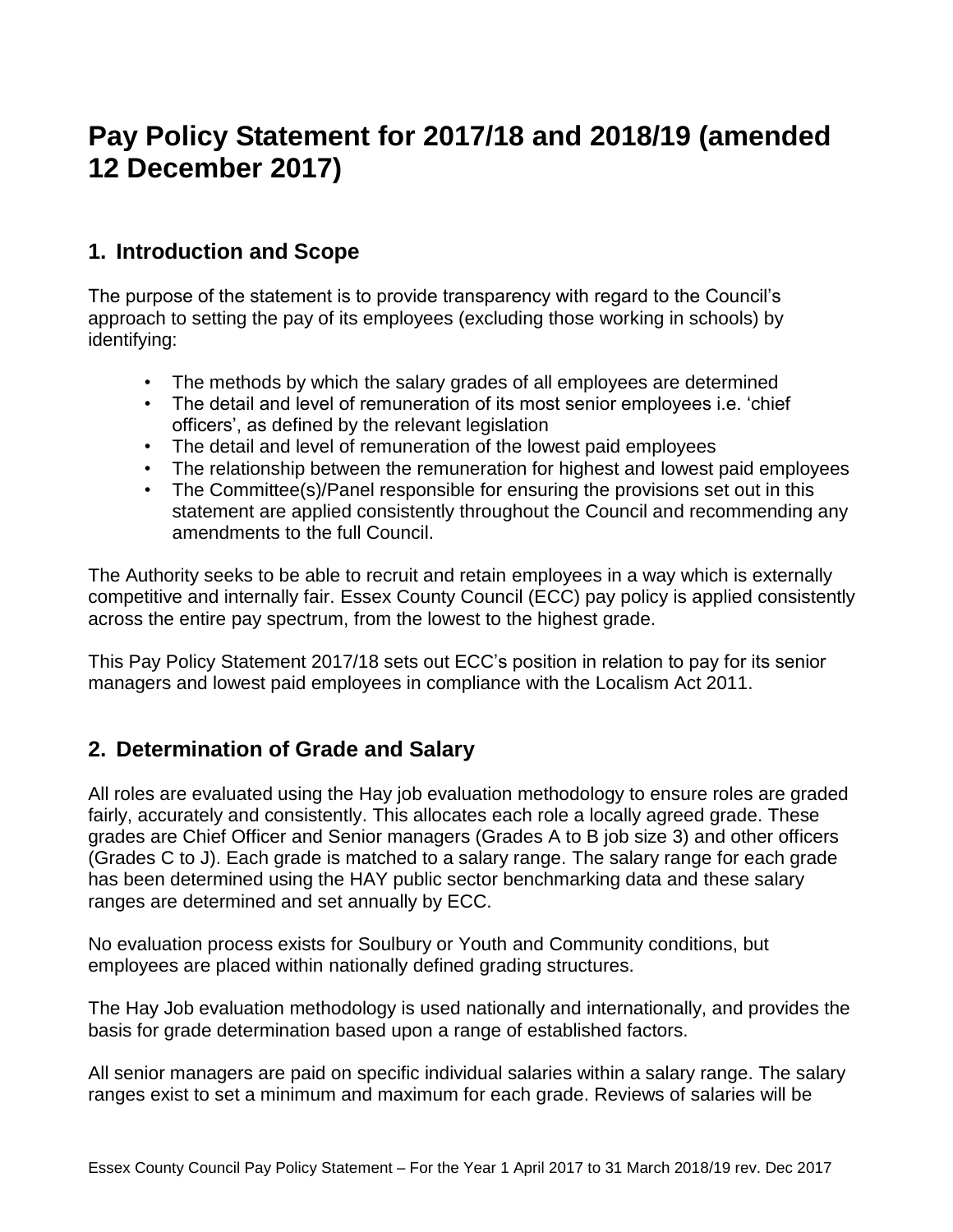undertaken against an assessment of the relevant local and national market including an assessment of inflation rates (both price and wage inflation).

# **3. Background**

ECC Policy is that remuneration at all levels of ECC (the lowest to the highest paid employees) must be sufficient to attract, appoint and retain high quality employees while at the same time recognising that pay and benefits are met from public funds.

Pay policy at ECC is currently to apply local pay and conditions except for a small group of employees retained upon National Conditions of Service in specific recognised specialist pay groups (Soulbury, Youth and Community and Teaching groupings and some employees who have TUPE'd into ECC).

The values of the incremental points contained within specialist National grading structures (such as Soulbury, Teaching groupings and Youth & Community) are as determined by national negotiations between the Local Government Employers and the trade unions. Pay claims, generally on an annual basis, are submitted by the trade unions and considered by the Local Government Employers (following consultation with local authorities). ECC Policy is to adopt any changes made to salary scales arising from national negotiation for these groups only.

A new senior grading and pay structure for layers 1 and 2 of the organisation (senior roles) was introduced from 1 April 2017 and this has now been developed for all remaining posts in scope for local pay.

Layer 1 of the organisation is the Executive Directors. Layer 2 of the organisation is made up of:

- Directors
- Heads of Service whose manager is directly managed by the Chief Executive.

The new pay grades have been proposed by reference to the HAY 'Public and Not for Profit' market. The grading structure comprises salary ranges with minimal overlaps and no incremental points. All employees are appointed at a specific individual salary within the pay range.

Pay ranges are revisited from time to time to ensure they remain appropriate when benchmarked against the identified market.

The National Living Wage is the minimum rate paid to ECC's lowest paid permanent and fixed term employees irrespective of their age. This will be kept under review if the National Living Wage becomes out of step with other ECC grades.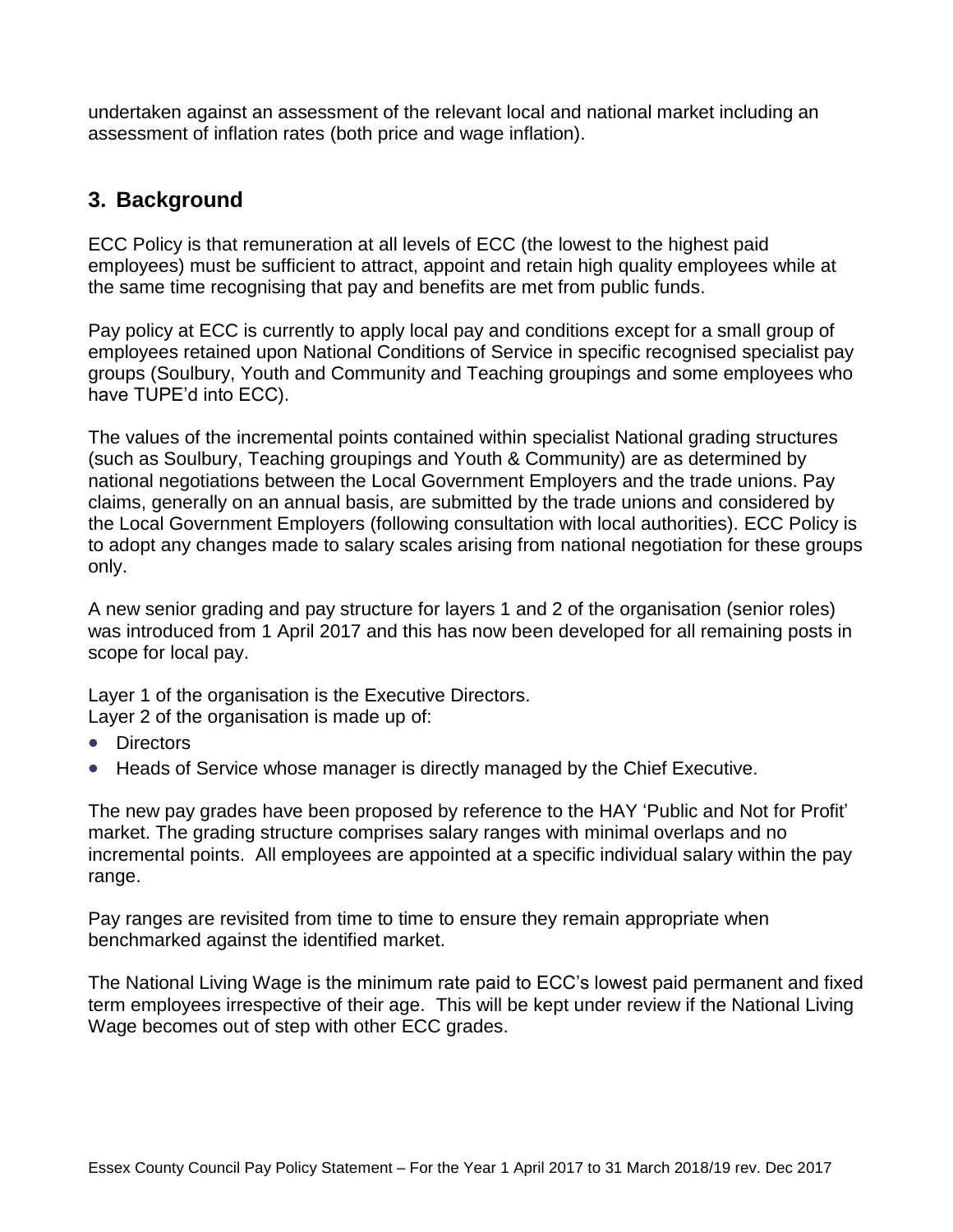# **4. Definition of Lowest and Highest Paid Employees**

As stated above, ECC Policy is that all grades applied to posts are determined by job evaluation. The lowest paid employees fall within posts currently evaluated at band 1 and with effect from 1 April 2018, salary grade J (see Annex A for values of new and current bands).

The highest paid employee is the Chief Executive. Other than the post of Chief Executive, the highest paid posts within ECC fall within posts evaluated at Grade A (see Annex A for values).

# **5. Pay Ratios**

The recommendation of the Hutton Report into 'Fair Pay in the Public Sector', as recognised by the Government in the Code of Recommended Practice for Local Authorities on Data Transparency, was that a pay ratio of the salary of the Chief Executive compared to the median average salary in the organisation should be published.

For the current financial year 2017/18 the ratio is 1:7.6

# **6. Publication of Pay Data**

In order to be transparent, ECC publishes the details of senior manager salaries for all employees paid £50,000 per annum or more. This is published in line with the DCLG Local Government Transparency Code 2015.

This data is reviewed and refreshed annually and can be found on the ECC website under 'Senior Salaries'.

Information on senior manager salaries (where salaries are over £150,000 per annum, pro rata for part-time officers) is also published in ECC's Annual Statement of Accounts.

In the accounts for the last financial year 2016/17 ECC published information about exit packages agreed during this year. This information is given by reference to total numbers within bands (of £20,000 up to £100,000 and thereafter £50,000 bands). Details of individual exit packages will be given as required by law.

# **7. Pay upon Appointment**

All appointments to Chief Officer and senior manager posts are made on a specific individual salary within the salary range that the role has been allocated to. Consideration will be given to:

- The wider recruitment market
- Relativity of salaries of comparable roles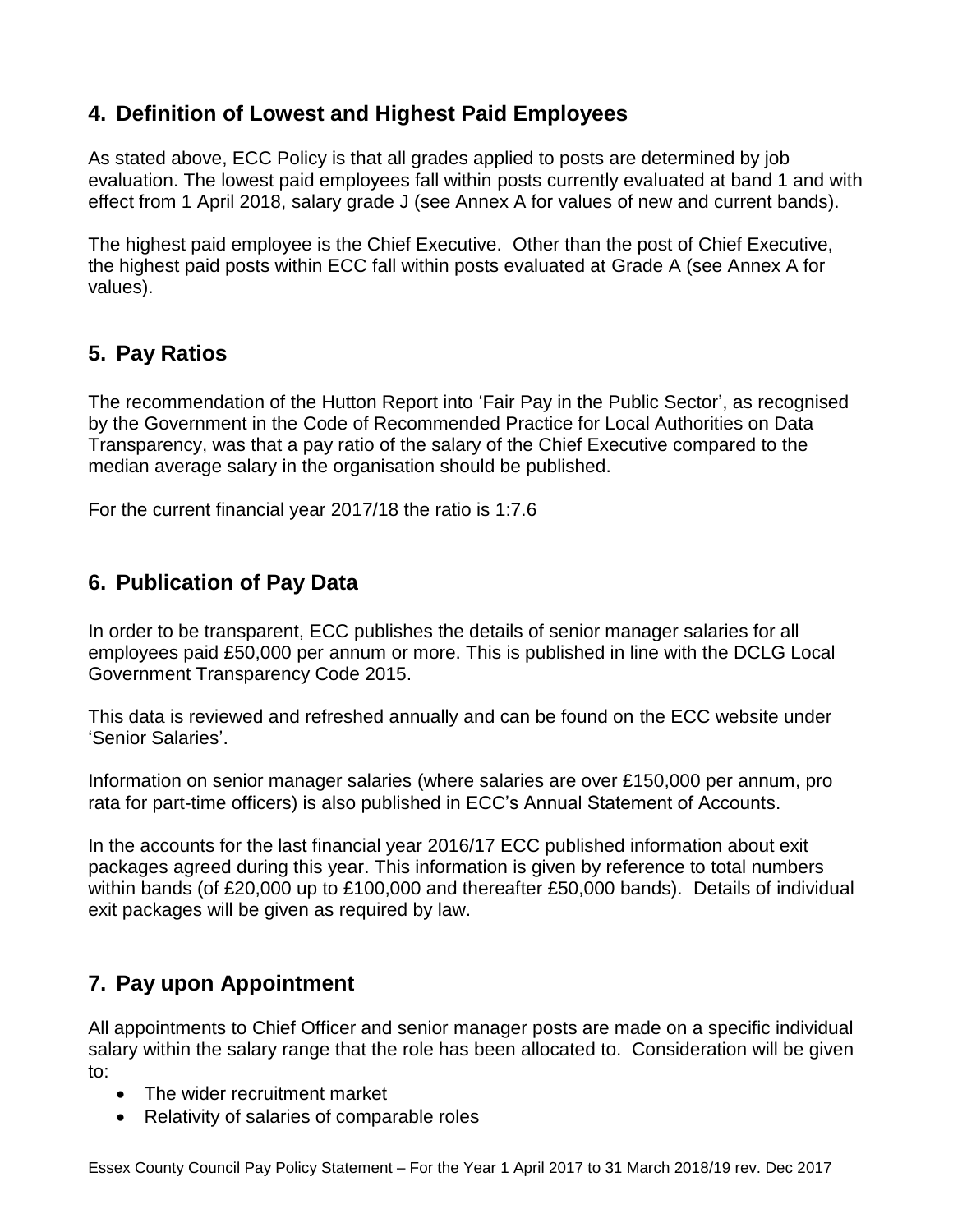- Equality
- Size and responsibilities of the post and duties to be undertaken.

Appointments to posts on a salary in excess of £100,000 will be made by Councillors sitting on the Committee.

For posts graded B job size 3, the decision on the salary of a senior post, prior to an offer being made, will be determined by the Director ODP in consultation with the recruiting manager.

Other posts below layer 2 will be appointed to the appropriate pay grade for the role as determined by job evaluation. The appointment salary will be made in accordance with Pay Policy Guidelines that have been agreed by the Chief Executive. Pay progression will also be determined in accordance with these Pay Policy Guidelines.

# **8. Governance**

ECC policy is to delegate authority for decision-making to the appropriate level and to detail such delegations within the Constitution.

Under ECC's Constitution, the Chief Executive is the Head of the Paid Service and has delegated authority to appoint, dismiss and determine pay for all employees except where this function is specifically delegated to Members under the constitution or by law. The Chief Executive has authorised certain other officers to appoint and dismiss certain staff.

The full Council appoints Members to a politically balanced committee called the 'Committee to determine the Conditions of Employment of Chief & Deputy Chief Officers' referred to as Chief & Deputy Chief Officers Committee (C&DCOC). This committee has authority to:

- recommend to full Council the appointment of the Head of the Paid Service,
- to appoint and dismiss Chief and Deputy Chief Officers (other than the Chief Executive, the s151 officer and the monitoring officer) and
- to consider and approve the recommendations of the Chief Executive and the Leader of the Council in respect of performance payments for the Chief Executive and Executive Directors
- to determine pay levels for Chief and Deputy Chief Officers including market supplements and retention payments (which may only be made in exceptional circumstances).

The Committee can delegate functions relating to Layer 2 employees to a Sub-Committee.

Any change of pay for Chief Officers and for layer 1 and layer 2 employees other than in accordance with normal progression through the grade including market supplements or other retention payments must be approved by the Committee.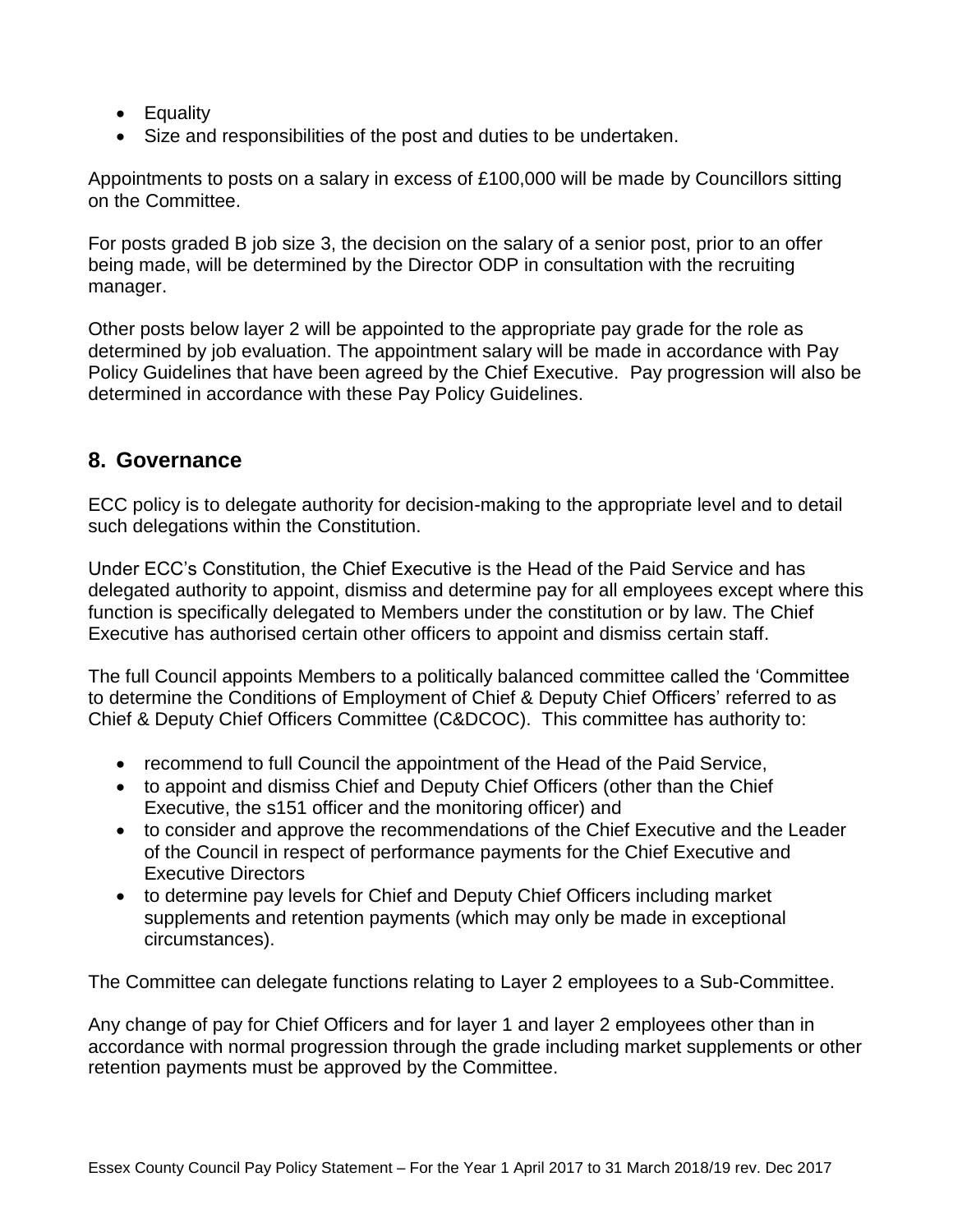The appointment or dismissal of the Head of the Paid Service, the section 151 officer or the monitoring officer is required to be approved by the full Council.

The authority must consult with the Secretary of State before dismissing its Director of Public Health.

#### **Pay Progression in general**

Levels of base pay increase and bonus payments are determined by the Chief Executive annually taking into account a number of factors including individual performance, market conditions, benchmarking data and affordability.

This decision may also result in a base pay freeze. Pay Policy Guidelines allows the application of different progression arrangements for different grades grading groups and different pay levels within a grade (known as 'zones'). Pay Policy Guidelines approved by the Chief Executive set out more detail regarding the principles of how annual pay increases will be applied.

### **Pay Progression for Chief Officers**

In addition, for Chief Officers an increase in base pay progression may also take a further form. Where a Chief Officer has been appointed to a role below the mid-point of the relevant grade, accelerated base pay progression towards mid-point may take place in accordance with a progression plan.

Pay beyond the mid-point of the grade for Chief Officer would require the approval of the Committee.

### **9. Other Reward Mechanisms**

Any payment in this section requires approval by the Chief Executive and Director of ODP if:

(i) the proposed additional payment is to an employee whose salary is already £100,000 or more, or

(ii) the proposed additional payment if approved would result in the employee's salary rising to £100,000 or more.

See section 8 for payments to employees at Layer 1 or Layer 2.

#### **a) In Year Adjustments to base pay**

In the event that a salary adjustment in year needs to be applied to a member of the Corporate Management Board or a Chief Officer, any decision will be taken by the Committee to determine the Conditions of Employment of Chief and Deputy Chief Officers.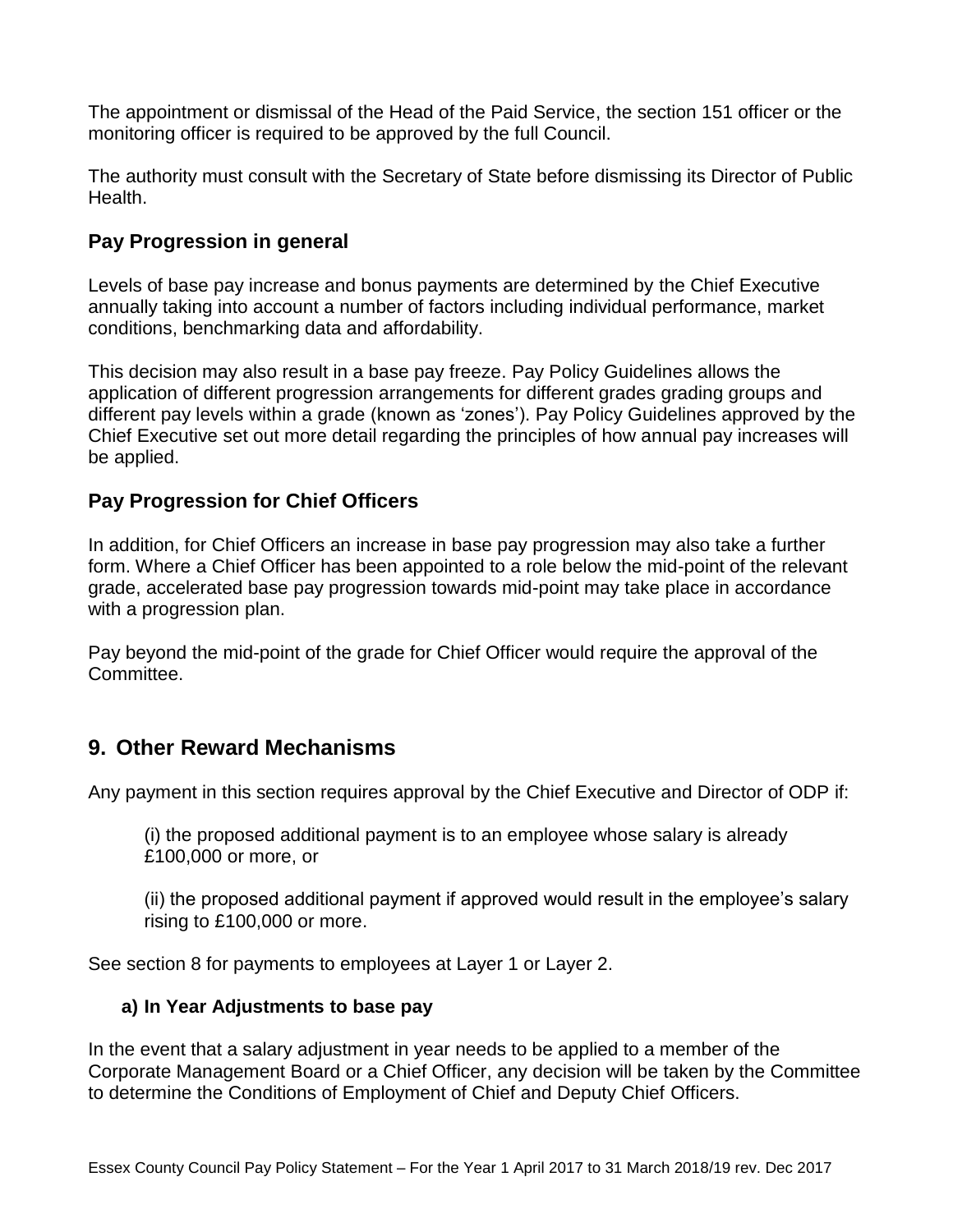The Council's approach to making such changes would be that they would only be made based on a compelling business case such as a change in market conditions or a significant change in duties attached to the post.

Pay Policy Guidelines set out more detail regarding the principles, process and sign-off for individual in year adjustments to pay in exceptional circumstances, outside the annual pay review process.

#### **b) Career Progression Schemes**

In addition, a small number of Career Progression Schemes have been developed and implemented within Functions.

These schemes allow additional base pay progression dependent upon employees achieving specified qualifications and experience.

### **c) Market Supplements**

As a general rule, the benchmarked local performance grades provide relevant and adequate compensation to attract and retain employees for the majority of posts and the necessity to apply a salary supplement should not exist.

There may be specific circumstances, however, where an additional market supplement may be required to either attract hard to recruit categories of employees or to retain such employees within the employment of ECC.

In all cases a business case will need to be developed to support the payment of market supplements. The business case will need to be approved by the relevant Executive Director and the Director, Organisation Development and People. All market supplements applied are required to be kept under regular review and withdrawn should the recruitment position improve.

### **d) Other Pay Arrangements**

As ECC further develops, for example its traded functions, it may be necessary to develop segmented pay arrangements to fit the nature of the business. All such pay variations will be approved by the Committee if they affect posts at layer 1 or layer 2 and by the Chief Executive for other employees. Any such arrangements will need to consider the implications of the Equality Act 2010.

### **e) Pay Protection**

ECC has pay protection arrangements, via a collective agreement, which provides a mechanism to assist employees to adjust to a reduction in pay arising from organisational change, job evaluation or redeployment.

Different pay protection applies in different circumstances.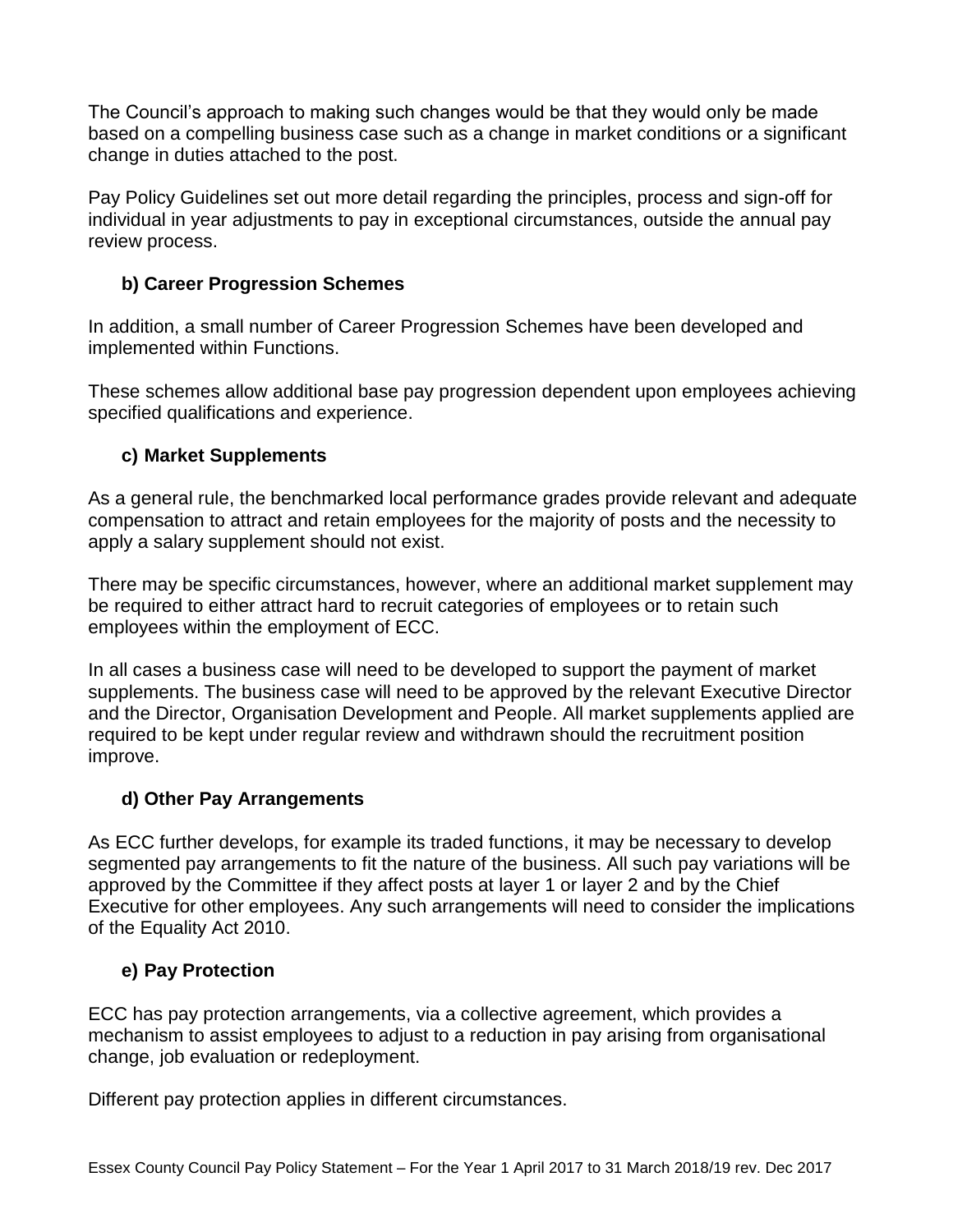### **f) Allowances**

In certain cases, additional allowances will be paid to certain categories of employee for a specific additional contractual or business requirement (such as for qualified first aiders, or for those who work certain shift patterns, or those available under agreed National Conditions).

### **g) Pension**

ECC operates the Local Government Pension Scheme (LGPS) and the Teachers' Pension Scheme and makes pension contributions as required to all employees who participate in either scheme. Both pension schemes are compliant with Pension Automatic Enrolment legislation.

A number of employees have transferred to ECC under a specific staff transfer arrangement which allowed them to continue membership of the NHS pension scheme. ECC makes contributions on their behalf and complies with Pension Legislation in respect of the NHS scheme.

ECC has determined and published policies around the discretions available under the LGPS.

### **h) Lease Car Scheme**

ECC operates a lease car scheme, and the Policy is that employees at any level within the organisation may be offered participation within the scheme where there is business need.

### i) **Lease Car Alternative Annual Allowance Payment**

ECC Policy is that employees occupying roles at a senior level (as determined by the Chief Executive) may either participate in the ECC car leasing scheme without having to demonstrate business need, or receive a an annual allowance as an alternative.

This is provided as a discretionary policy and may be withdrawn at any time, subject to the provisions of individual employees' contracts of employment.

### **j) Private Medical Health Insurance**

ECC provides the facility for employees occupying roles at a senior level (as determined by the Chief Executive) to receive Private Medical Health Insurance cover. Upon application, cover is provided for employee and either their spouse or their children.

Employees may upgrade to family cover at their own additional expense. Private Medical Health Insurance provides a Benefit in Kind and is included in P11D statements and results in a tax liability for participating employees.

This is provided as a discretionary policy and may be withdrawn at any time, subject to the provisions of individual employees' contracts of employment.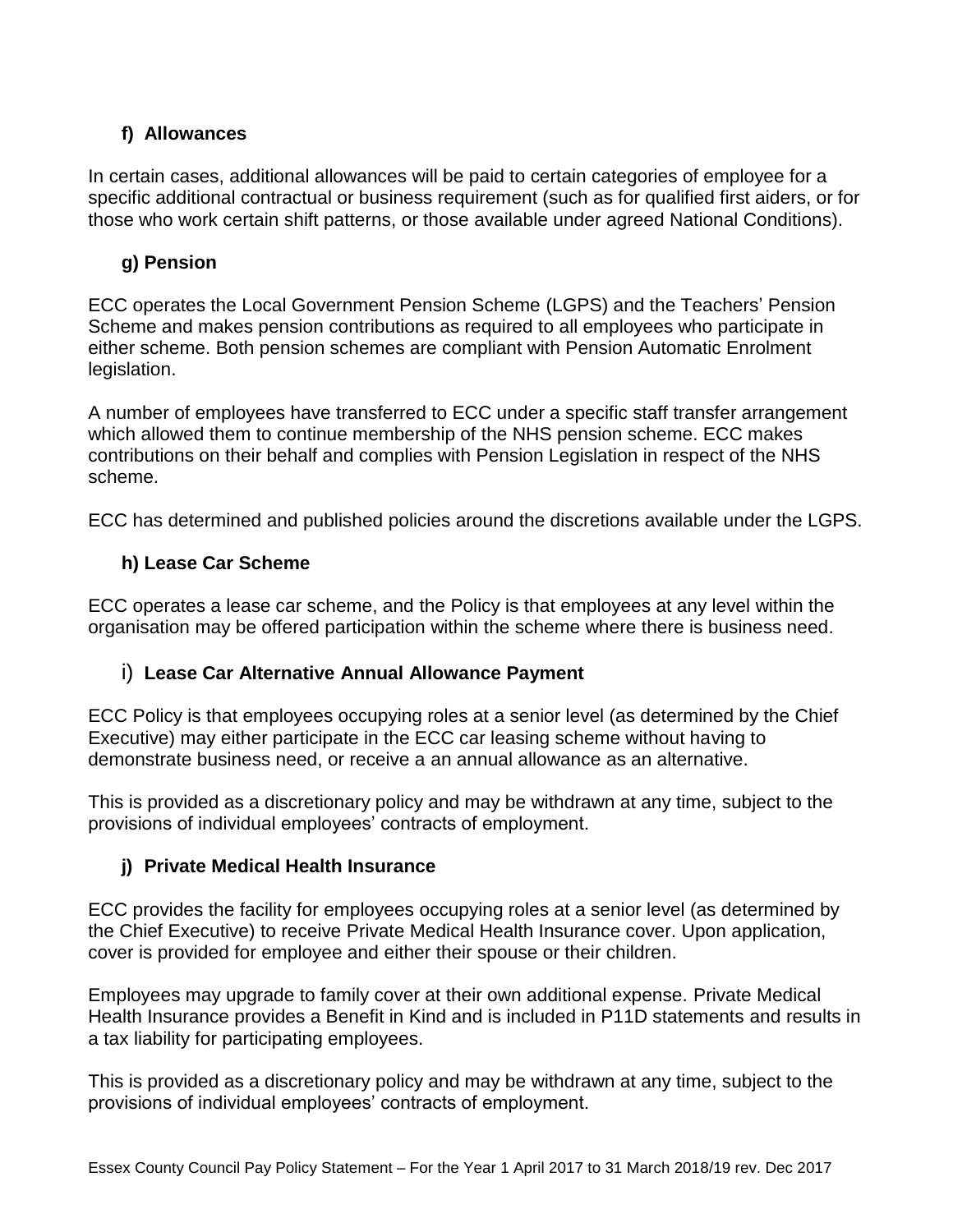#### **k) Childcare Vouchers**

ECC Policy is that all eligible employees may participate in the Childcare Voucher scheme through a salary sacrifice arrangement.

The Government has launched a new tax-free scheme designed to assist employees with their childcare costs. ECC will continue to offer the Childcare Voucher scheme to existing users for as long as there is a demand and taxation advantage to offering it.

### **l) Cycle to Work Scheme**

ECC Policy is that all permanent employees may participate in the Cycle to Work scheme through a salary sacrifice arrangement.

#### **m) Buying of Annual Leave**

Employees are given two opportunities per annum to purchase additional annual leave through a contractual arrangement.

#### **n) Individual & Team Rewards**

ECC Policy is that employees or teams may receive recognition for undertaking additional duties that are significantly outside the scope of their normal role for a short period of time or excelling in the performance of their duties.

Such recognition can take the form of:

- Reward payments
- Reward vouchers
- Award of additional annual leave
- Thank you letters
- E-recognition cards

Individual and team rewards are separate from acting up payments where an employee is formally covering the duties, usually of a more senior role, receiving the appropriate rate for that role.

# **10. Chief Officer Salaries 2017/18**

Chief Officers are all employed at Layers 1 and 2. ECC Policy on the recruitment of Chief Officers is therefore as detailed at paragraph 8 of this Statement.

The salary packages applied to posts of Chief Officers and other roles specified in the Accounts and Audit Regulations 2015 will be published on ECC website and within the Statement of Accounts.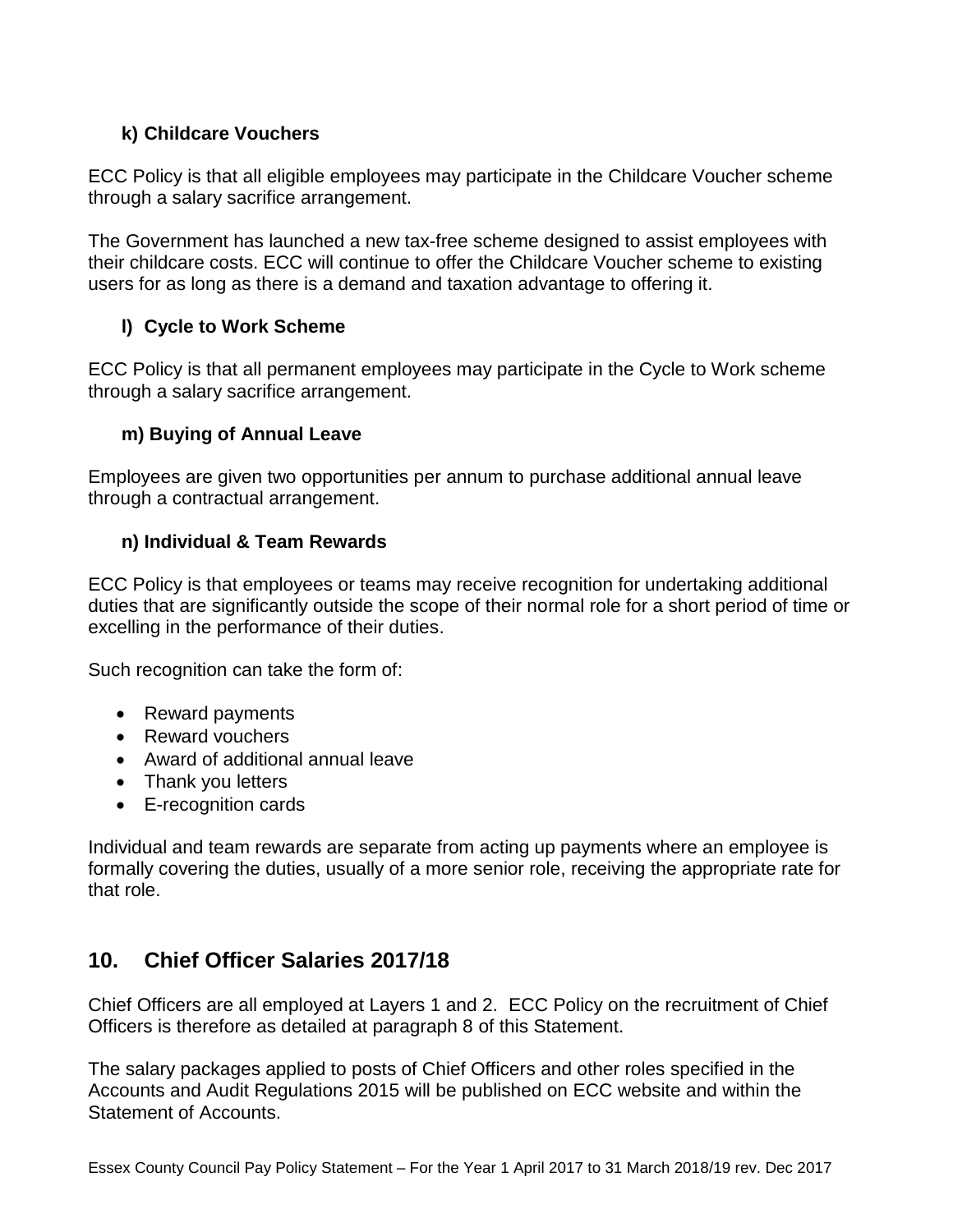# **11. Appointments to Designated Roles 2017/18**

ECC Policy on the recruitment of Chief Officers and Deputy Chief Officers is as detailed at paragraph 8 of this Statement.

# **12. Early Retirement/Termination of Designated Roles 2017/18**

ECC Policy on the termination of Chief Officers' employment is as detailed at paragraph 8 of this Statement and within the Constitution.

ECC early retirement policy is that requests for early payment of benefits will be agreed (before the age of 60) only if there is a compelling business reason for doing so.

### **13. Settlement Agreements**

In exceptional circumstances to avoid or settle a claim or potential dispute, ECC may agree payment of a settlement sum. All cases must be supported by a business case and take account of all legal, financial, contractual and other responsibilities.

# **14. Small Business, Enterprise & Employment Act 2015**

ECC will implement the Repayment of Public Sector Exit Payment Regulations if and when enacted.

### **15. Further Information**

For further information on the Council's Pay Policy please contact the Council's Reward Manager on 03330 320769.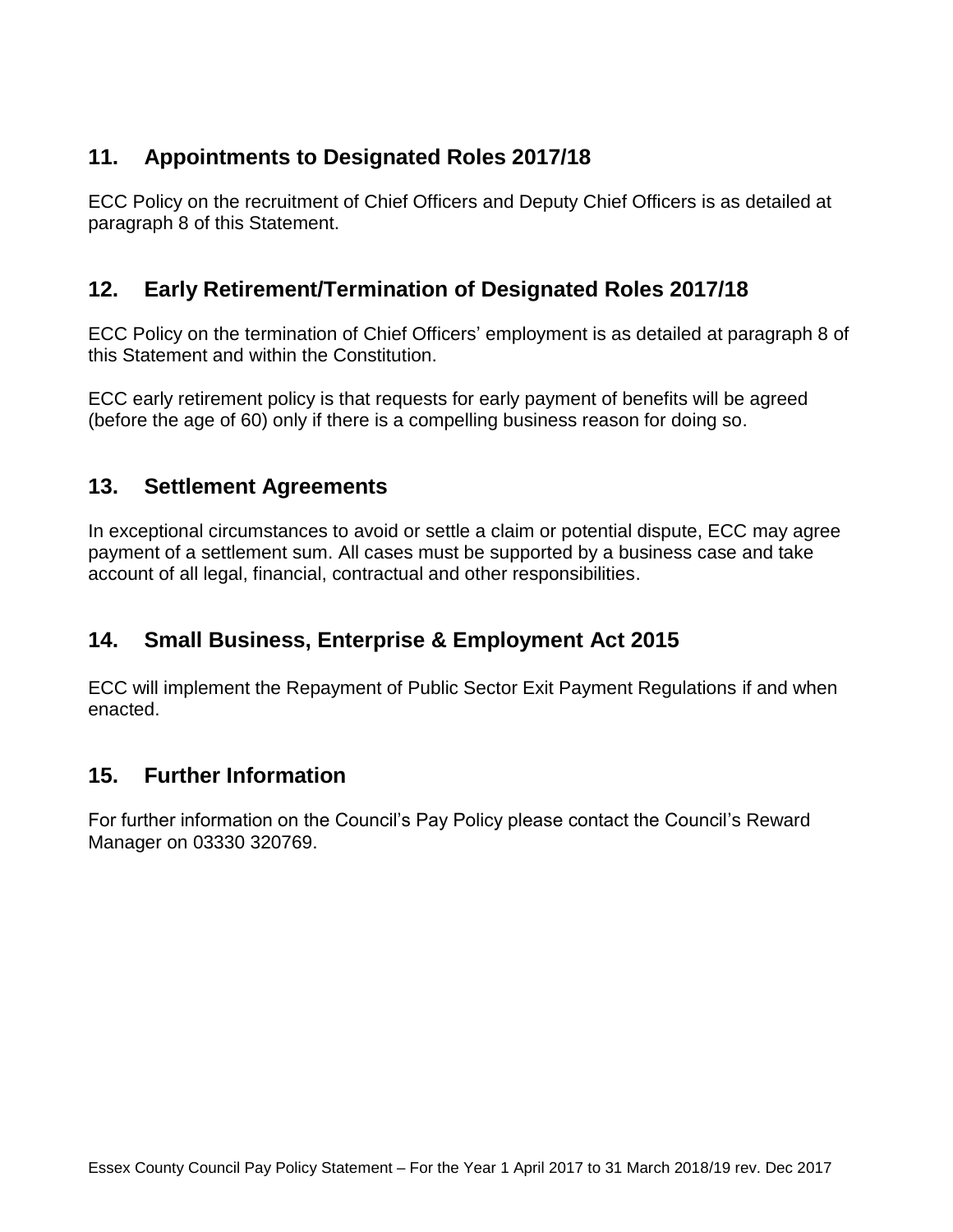# **Annex A**

After April 2018 some of these grades will phased out under local agreement or superseded by new grades.

#### **Current Salary Bands**

| <b>Band</b>            | <b>Minimum</b>     | <b>Maximum</b> |
|------------------------|--------------------|----------------|
| Band 1                 | £14,469            | £16,300        |
| Band 2                 | £15,200            | £23,200        |
| Band 3                 | £17,300            | £28,800        |
| Band 4                 | £22,700            | £40,750        |
| Band 5                 | £28,500            | £50,400        |
| Band 6                 | £35,500            | £59,500        |
| Band 7                 | £46,000            | £69,100        |
| Band 8                 | £55,000            | £85,500        |
| Grade B Job Size 3     | £81,000            | £99,000        |
| Grade B Job size 2     | £100,000           | £120,000       |
| Grade B Job size 1     | £121,000           | £140,000       |
| Grade A                | £141,000           | £170,000       |
| <b>Chief Executive</b> | <b>Spot Salary</b> | £195,000       |

### **Proposed Salary Ranges to be phased in from April 2018 or earlier on the implementation of new structures**

| Grade                           | <b>Minimum</b>     | <b>Maximum</b> |
|---------------------------------|--------------------|----------------|
| Grade J                         | <b>NLW</b>         | £17,500        |
| Grade I                         | £17,500            | £20,000        |
| Grade H                         | £20,000            | £24,000        |
| Grade G                         | £24,000            | £30,000        |
| Grade F                         | £30,000            | £38,000        |
| Grade E                         | £38,000            | £50,000        |
| Grade D                         | £50,000            | £65,000        |
| Grade C                         | £65,000            | £81,000        |
| Grade B Job Size 3 - Senior     | £81,000            | £99,000        |
| Grade B Job size 2 - Senior     | £100,000           | £120,000       |
| Grade B Job size 1 - Senior     | £121,000           | £140,000       |
| Grade A - Senior                | £141,000           | £170,000       |
| <b>Chief Executive - Senior</b> | <b>Spot Salary</b> | £195,000       |